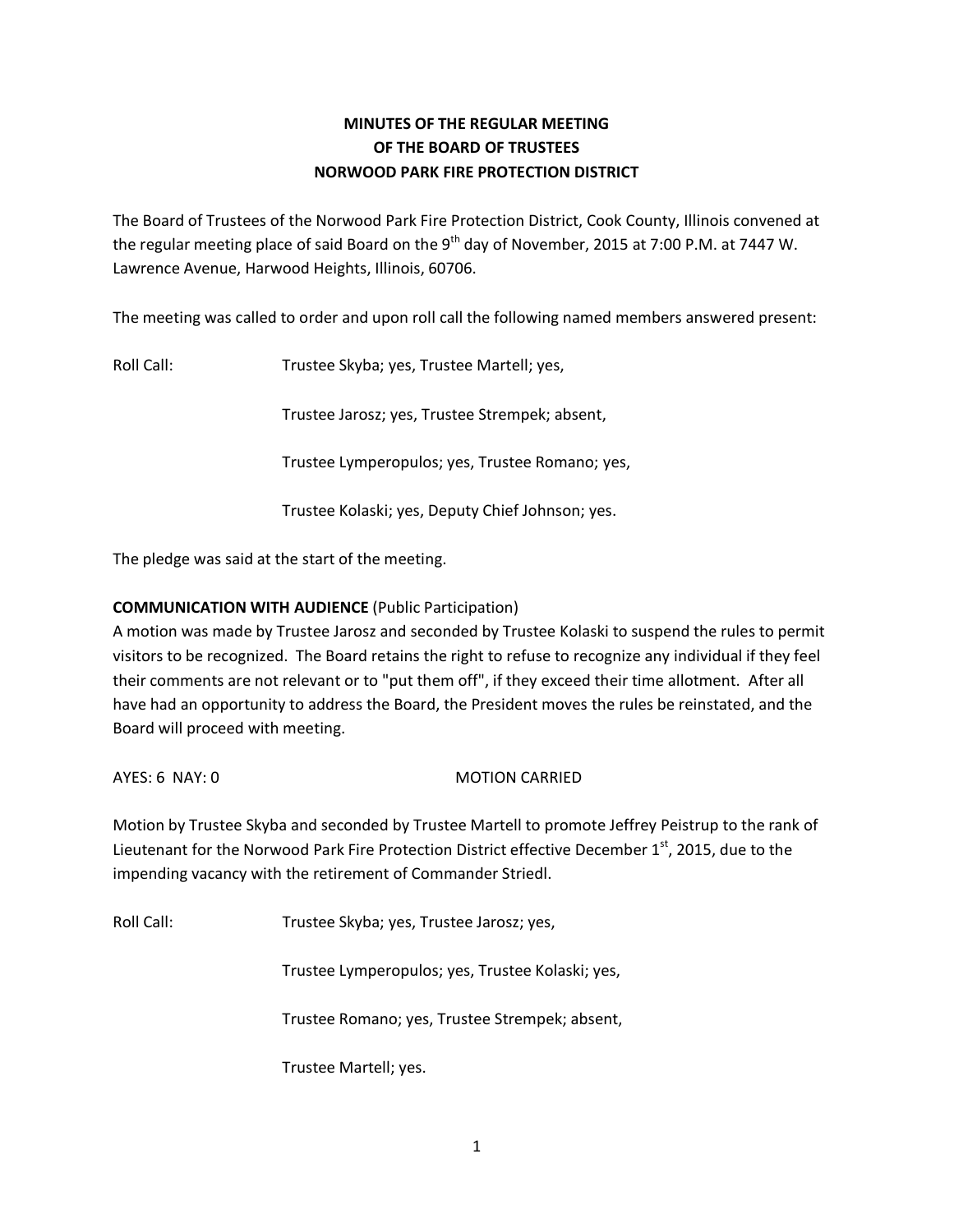AYES: 6 NAY: 0 MOTION CARRIED

Swearing in of Lieutenant Jeffrey Peistrup

Recess at 7:39pm

Returned from Recess at 7:58pm

Roll Call: Trustee Skyba; yes, Trustee Martell; yes,

Trustee Jarosz; yes, Trustee Strempek; absent,

Trustee Lymperopulos; yes, Trustee Romano; yes,

Trustee Kolaski; yes, Deputy Chief Johnson; yes.

A motion was made by Trustee Kolaski and seconded by Trustee Jarosz to approve the payment of all current disbursements in the amount of \$415,799.54.

| Roll Call: | Trustee Skyba; yes, Trustee Jarosz; yes, |
|------------|------------------------------------------|
|------------|------------------------------------------|

Trustee Lymperopulos; yes, Trustee Kolaski; yes,

Trustee Romano; yes, Trustee Strempek; absent,

Trustee Martell; yes.

AYES: 6 NAY: 0 MOTION CARRIED

Motion by Trustee Lymperopulos and seconded by Trustee Romano to approve the minutes of the Rescheduled Regular Session meeting held on October 15<sup>th</sup>, 2015.

Roll Call: Trustee Kolaski; yes, Trustee Romano; yes,

Trustee Lymperopulos; absent, Trustee Strempek; absent,

Trustee Jarosz; yes, Trustee Martell; yes,

Trustee Skyba; yes.

AYES: 6 NAY: 0 MOTION CARRIED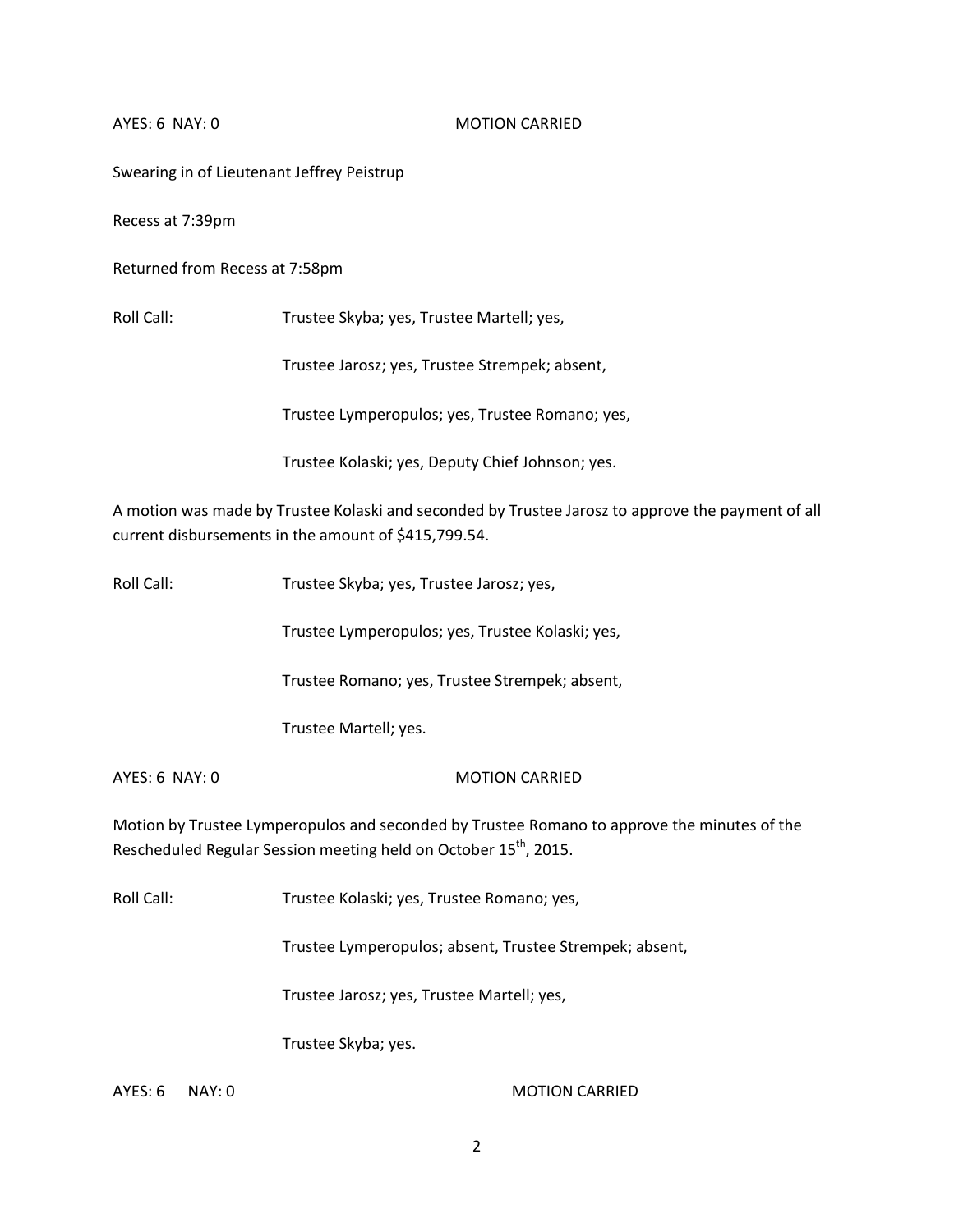Motion by Trustee Jarosz and seconded by Trustee Kolaski to approve the minutes of the Closed Session meeting held on October 15<sup>th</sup>, 2015.

Roll Call: Trustee Kolaski; yes, Trustee Strempek; absent,

Trustee Martell; yes, Trustee Romano; yes,

Trustee Lymperopulos; yes, Trustee Skyba; yes,

Trustee Jarosz; yes.

AYES: 6 NAY: 0 MOTION CARRIED

#### **TREASURER'S REPORT**

# Schedule of Assets (Arising from Cash Transactions) October 31st, 2015

#### Assets

| Checking and money market accounts (interest rate-APY):     |                |
|-------------------------------------------------------------|----------------|
| Plaza Bank checking #4303503 (0.046%)                       | \$4,920.37     |
| Plaza Bank money market #4303498 (0.295%)                   | 745,593.68     |
| Plaza Bank ambulance billing money market #4304492 (0.295%) | 864,147.13     |
| Plaza Bank-Medical #1003102                                 | 1,739.91       |
| Total checking and money market accounts                    | 1,616,401.09   |
| Certificates of deposit (interest rate and maturity):       |                |
| Plaza Bank (0.65%, 03/02/16)                                | 629,080.25     |
| Belmont Bank and Trust (1.00% 08/23/16)                     | 548,766.72     |
| Belmont Bank (1.00% 08/05/16)                               | 126,332.91     |
| Plaza Bank (0.65% 03/18/16)                                 | 427,062.69     |
| Belmont Bank (1.00% 08/21/16)                               | 524,644.58     |
| Belmont Bank (.996% 07/19/16)                               | 371,605.29     |
| Total certificates of deposit                               | 2,627,492.44   |
| Total checking, money market and certificates of deposit    | \$4,243,893.53 |

Motion by Trustee Martell seconded by Trustee Skyba to approve the Treasurer's report as presented from the Financial Statement for October 2015**.**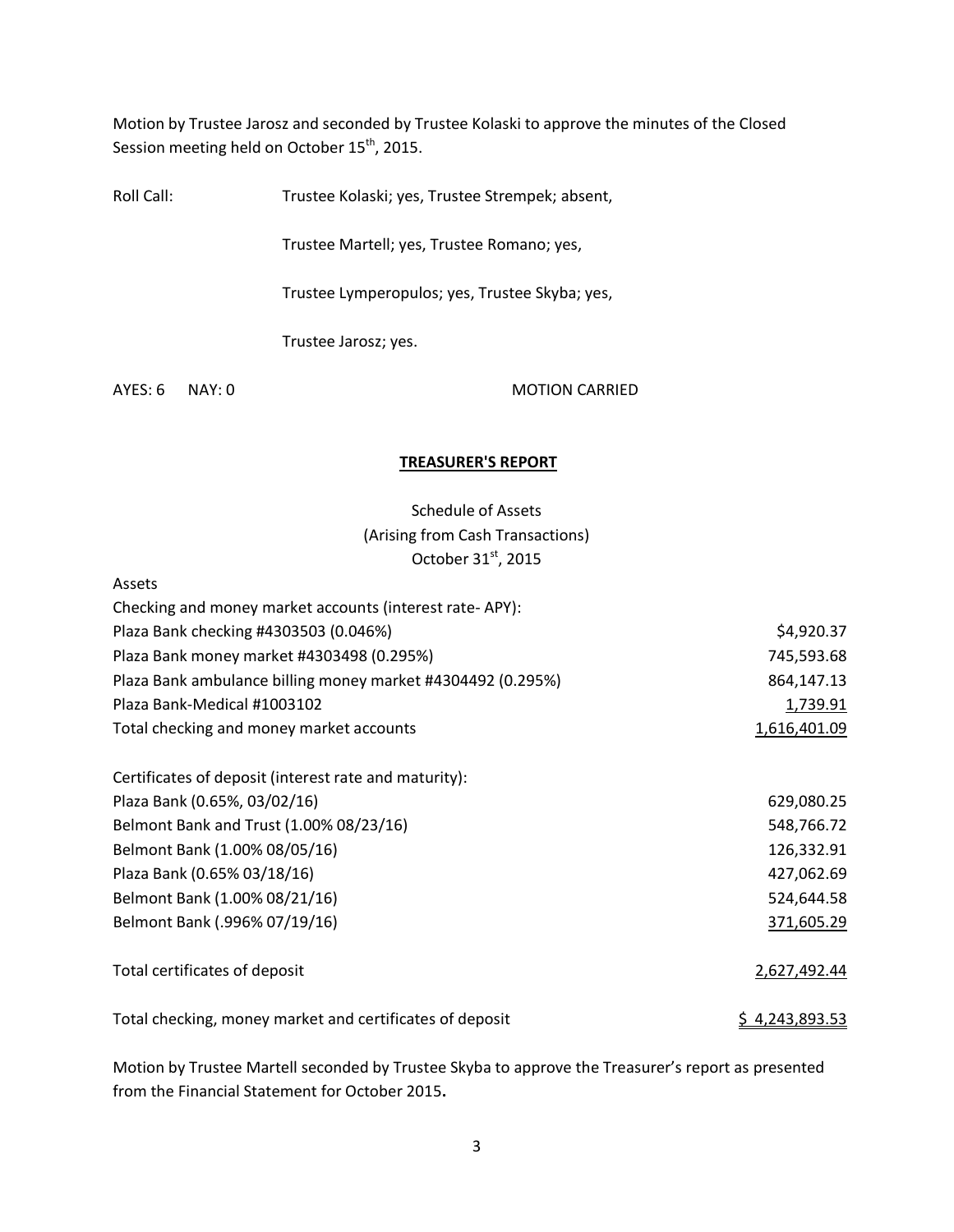Trustee Romano stated that the ambulance fees have increased the revenue for the District about \$50,000 a month which is helpful. Discussion.

| Roll Call:       | Trustee Skyba; yes, Trustee Jarosz; yes,         |
|------------------|--------------------------------------------------|
|                  | Trustee Lymperopulos; yes, Trustee Kolaski; yes, |
|                  | Trustee Romano; yes, Trustee Strempek; absent,   |
|                  | Trustee Martell; yes.                            |
| $AYFS: 6$ NAY: 0 | <b>MOTION CARRIED</b>                            |

#### **Chiefs Report:**

All Trustees received a copy of the alarm report.

All Trustees received a copy of the inspection report along with the list of completed inspections for this month.

The roofing consultants are on the agenda; we contacted 5 different consultants and received three quotes. The building and equipment committee is recommending STI to be our consultant on the new roof project. This is on the agenda and everybody should have a spreadsheet of the quotes. Discussion. Trustee Lymperopulos asked if they will evaluate the roof prior to beginning. Deputy Chief Johnson explained the process of what they will do.

The Pension Boards attorney, our attorney and the disabled firefighters attorney are still trying to come up with a date for the District to intervene in the case. The Chief will let you know as soon as they come up with a date.

The oral exams for Lieutenant were held last Tuesday and Wednesday. There was a candidate who asked to have the test monitored. This is the first time we have ever done that. The Union had their attorney in the room for two nights to do the monitoring at their cost.

I received an email from Justin on the audit. He stated that we will have the draft well ahead of our next board meeting including the MD&A. We should not have to file an extension. The chief will call a meeting with the finance committee as soon as he gets the audit. We will review the levy at the same meeting.

On the agenda is the hiring of a new Firefighter David Sanchez. David has worked with us for the past three years and left in September to work with the Evanston Fire Department. He has completed his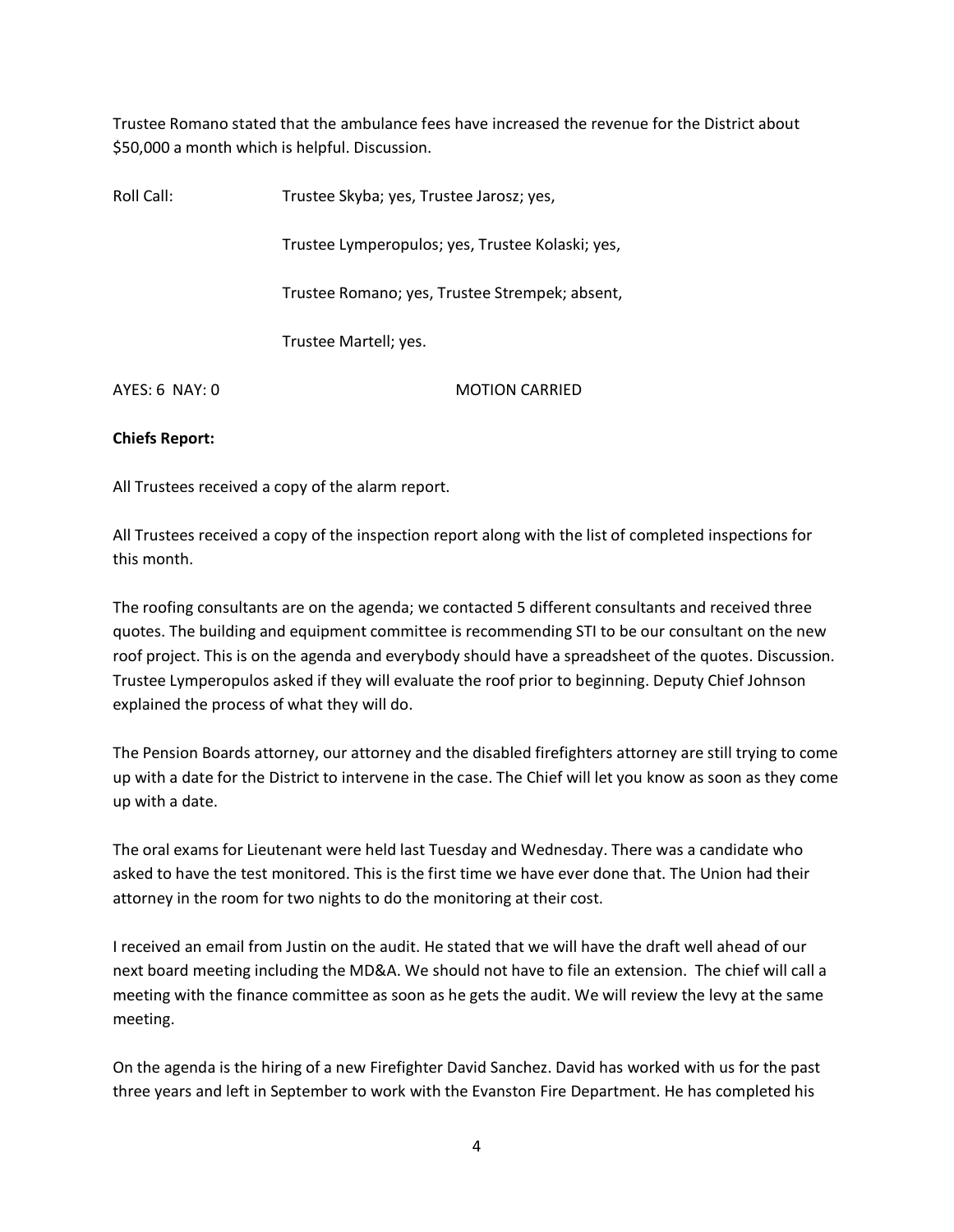background, Polygraph, Psych and medical. We are still waiting on his results from medical but he has passed everything else. He wants to work on our Department and will sign a conditional offer of employment contingent on the results of the medical. He will start shift on December 1<sup>st</sup> which gives him three weeks to give Evanston his notice. We will be very happy to have him!

Chief Stenson has been working with Trustee Strempek on the Norridge Village sticker. We are looking at having a banner made that will hang on the side of our Engine in front of our station that will say Thank you for letting us serve the residents of the Norwood Park Fire Protection District for 75 years. We have a printer working on this idea and giving us a price.

We have a special meeting scheduled for November 24<sup>th</sup> at 7:00 and 8:30 on the continuation of health benefits to two disabled firefighters. We sent out certified letters to them on October 28<sup>th</sup> and they have until November 13<sup>th</sup> to respond. If they do not respond the Board will proceed in their absence to re-evaluate their health insurance benefits. Trustee Martell stated that one of the disabled firefighters has stated he is not going to object.

Updates on the 75<sup>th</sup> Anniversary, we are looking at a piece from the World Trade Center, a bronze statue, challenge coins, 75<sup>th</sup> Anniversary badges, Sarah Romano event planning, redoing the Department flag. Discussion on Norridge and Harwood Heights vehicle sticker.

We have received a few quotes on the electronic marquis. We have quotes just under \$19,885 for color and \$18,175 amber from the company that originally did our sign and has done the Norridge and Ridgewood digital sign. We also received a quote from Parvin Clauss for \$30,202 for color and \$24,958 for monochrome. Both of these quotes use Watchfire communications system. Stewart sign quoted \$16,000 for color and \$14,500 for red; they use Tec-Star led signage. We will continue to look and get together with the Building and Equipment Committee.

The Rules and Regulations are close to completion, they have been sent to the attorney for review and they need to add 3 additional policies (NIMS, Abandoned Baby Act and HIPAA). Trustee Martell stated that he hopes to vote on it at the December meeting.

The Fire Department Christmas party is scheduled for Saturday, December 5<sup>th</sup>, hope all can make it.

Motion by Trustee Martell and seconded by Trustee Romano to accept the Chief's Report for October 2015 as presented by Deputy Chief.

AYES: 6 NAY: 0 MOTION CARRIED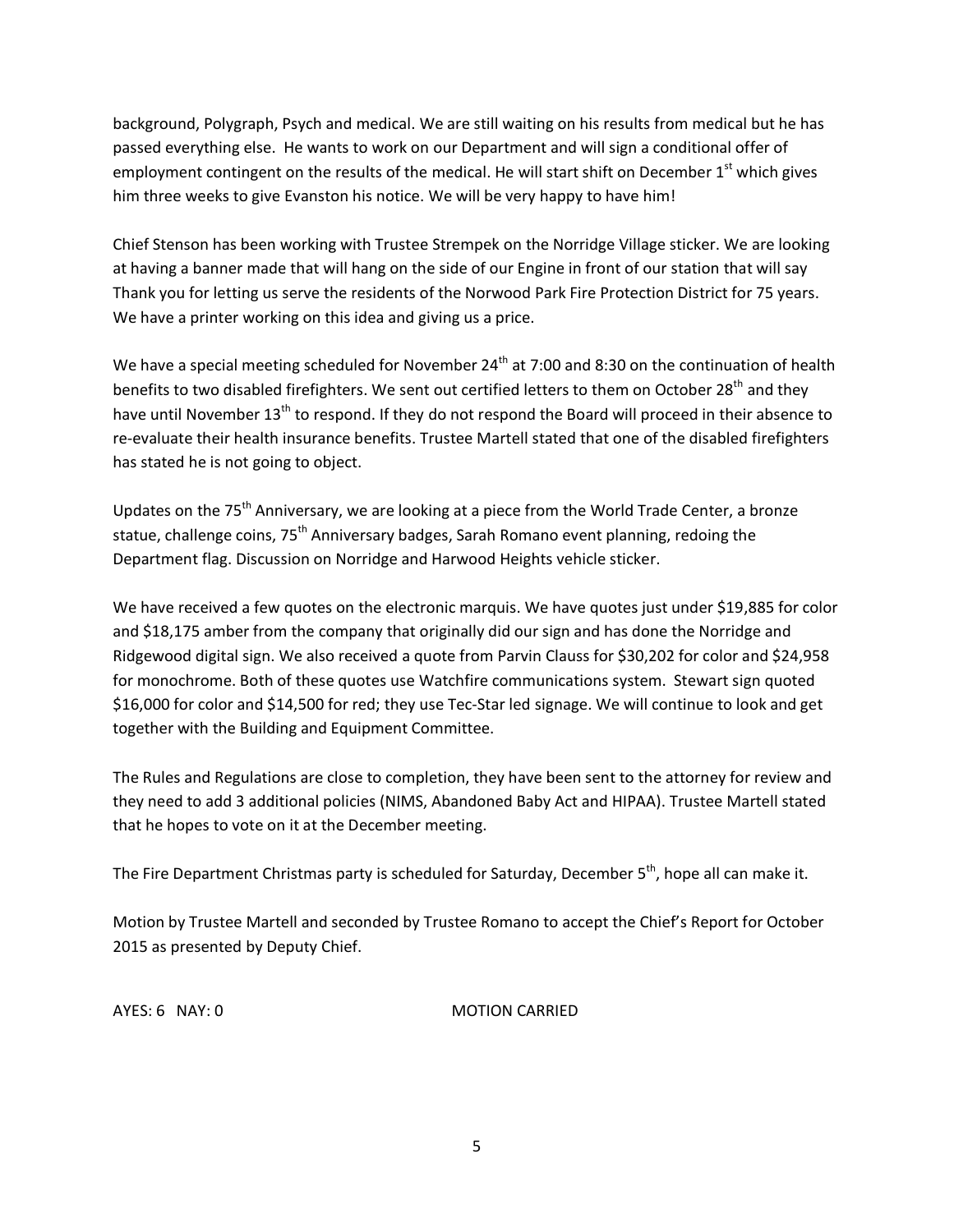#### **President Report:**

Trustee Martell stated there is nothing to report at this time. Wishing everyone a Happy Thanksgiving and thankful for everyone on the board and would like to wish the shifts a Happy Thanksgiving from the Board.

#### **Committee Reports:**

Finance Committee- Trustee Romano stated nothing to report, just waiting for the audit to be complete.

Building and Equipment Committee- Chairman Lymperopulos stated there is nothing to report at this time. Deputy Chief Johnson stated that the equipment is going into Global for preventative maintenance and ladder testing will be completed this month.

Information Technology Committee - Chairman Strempek is not present. Trustee Martell stated that they are working on email addresses. Deputy Chief Johnson explained some information on the email addresses. Discussion.

Policy Committee- Trustee Skyba stated we will meet in November to review the policy. The policy will be sent out to all trustees.

Strategic Planning Committee- Trustee Martell stated we will have a meeting, just waiting due to all that is going on.

Human Capital Committee-Trustee Skyba stated there is nothing to report at this time.

Community Relations Committee- Trustee Jarosz stated there is nothing to report at this time.

Pension Fund-Trustee Romano stated they met a week ago and the funds have taken a hit financially due to the market. Official decision approving Brad Virgils' disability pension. December  $15<sup>th</sup>$  is the tentative meeting for intervening on the other disability hearing.

#### **Old Business:**

None.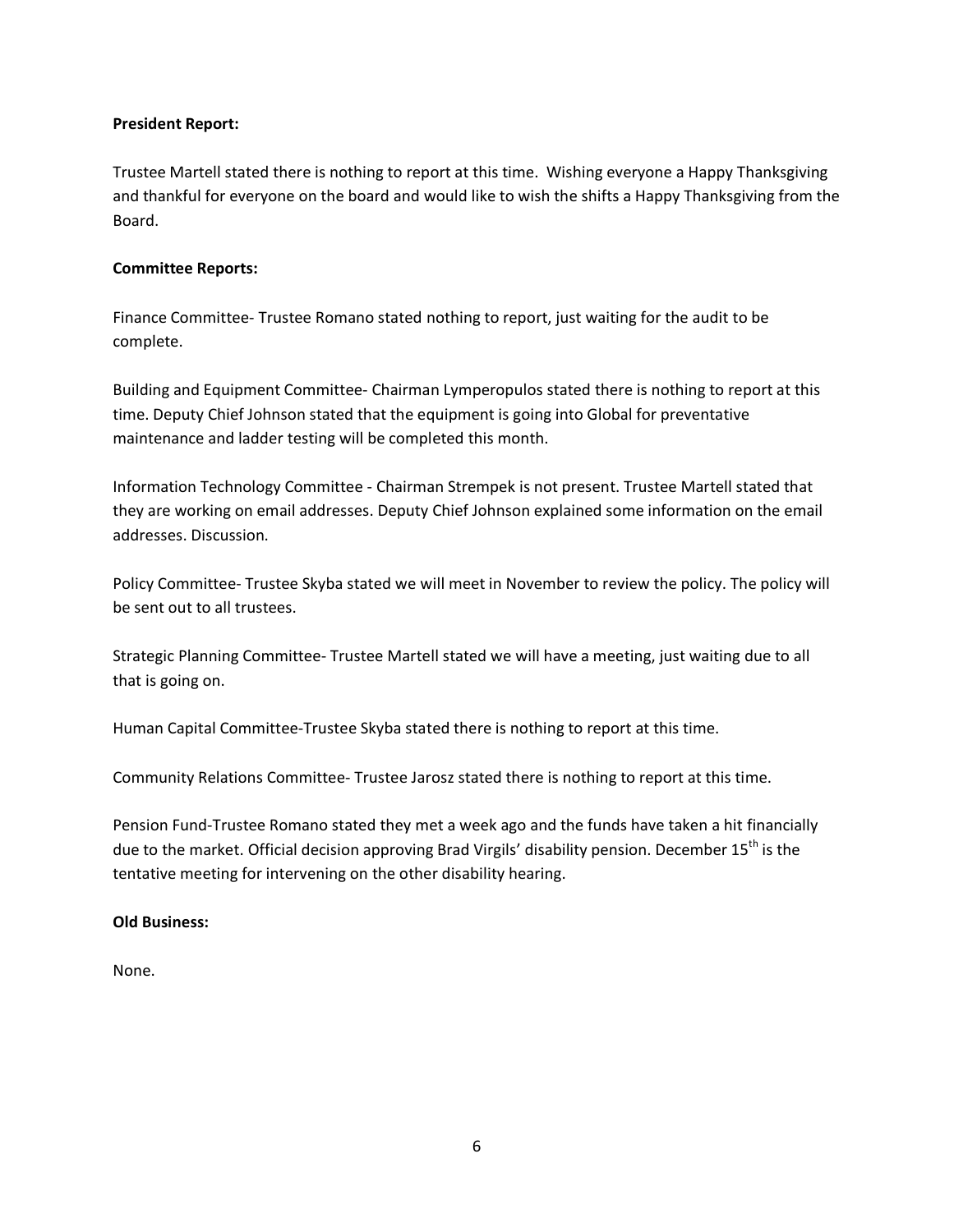### **New Business**:

Motion by Trustee Jarosz and seconded by Trustee Lymperopulos to approve the one year Customer Service Agreement with Call One Incorporated for telecommunication services, effective October 23, 2015 to October 23, 2016 as corrected.

Roll Call: Trustee Skyba; yes, Trustee Martell; yes, Trustee Jarosz; yes, Trustee Strempek; absent, Trustee Lymperopulos; yes, Trustee Romano; yes, Trustee Kolaski; yes. AYES: 6 NAY: 0 MOTION CARRIED

Motion by Trustee Martell and seconded by Trustee Skyba to hire candidate David Sanchez from the eligibility list, per the recommendation of the Norwood Park Fire Board of Commissioners. Effective December 1, 2015 contingent upon the passing of all appropriate testing.

| Roll Call: | Trustee Skyba; yes, Trustee Martell; yes,       |
|------------|-------------------------------------------------|
|            | Trustee Jarosz; yes, Trustee Strempek; absent,  |
|            | Trustee Lymperopulos; yes, Trustee Romano; yes, |
|            | Trustee Kolaski; yes.                           |
|            |                                                 |

AYES: 6 NAY: 0 MOTION CARRIED

Motion by Trustee Lymperopulos and seconded by Trustee Kolaski to hire Structural Technologies, Inc. (STI) roofing consultant at a cost of \$9,250.00 per the proposal submitted for the 2016 roof repair project. Fee includes project development specification and bid document, along with project management and inspection services. Other fees may be added if needed depending on condition of roof.

Trustee Skyba asked about the \$500 meeting fee, it was decided that it is not needed at this time. Discussion.

Roll Call: Trustee Skyba; yes, Trustee Martell; yes,